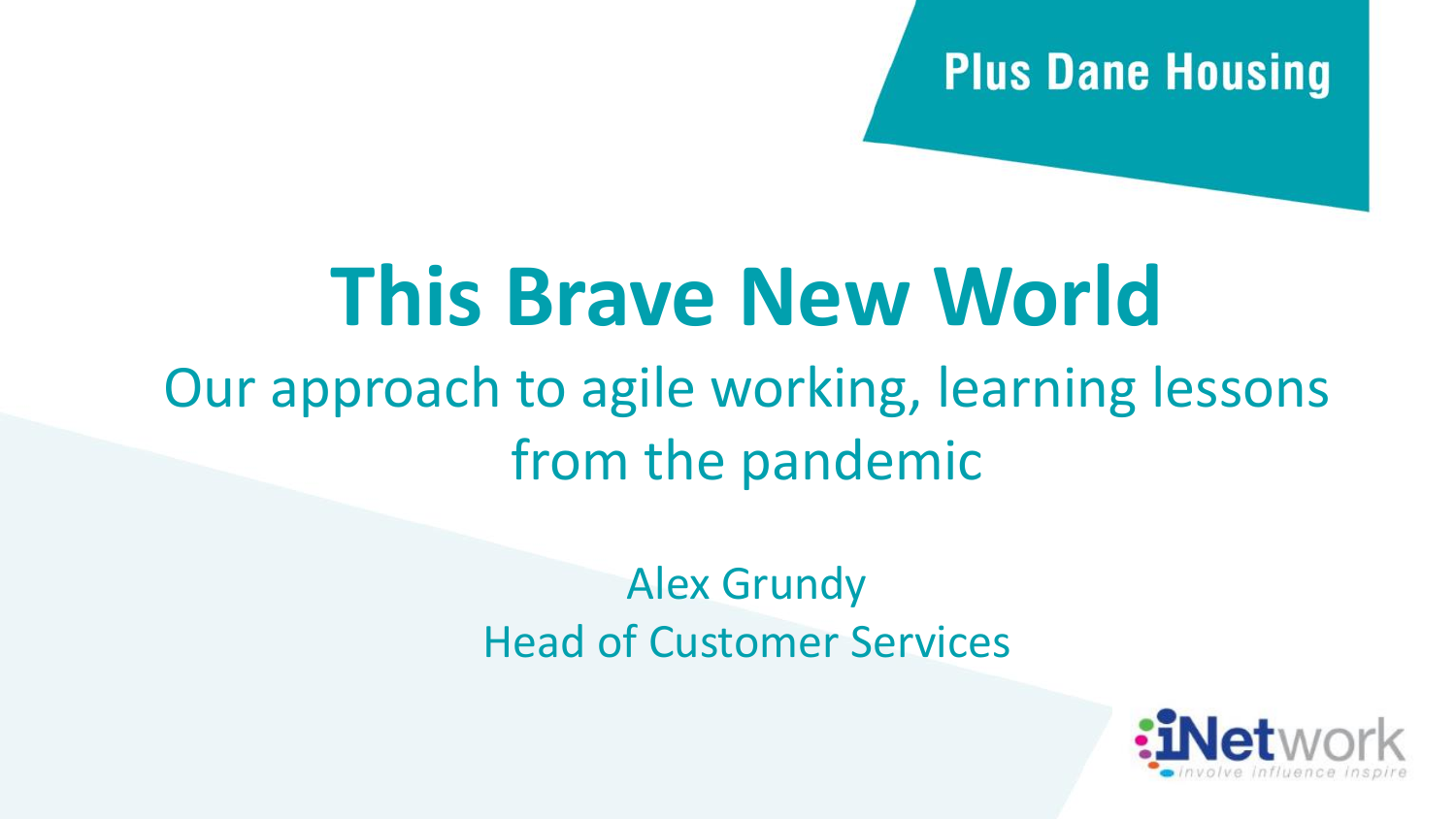

## **Where we were…**

- Very little home working, particularly in the Contact Centre
- No kit for agile working and a team with a very low level of IT skills
- Lack of trust in the business a presentism culture
- No big appetite to more to agile working, something that as talked about but not really progressed
- I didn't think it would work... so not really worth the effort...
- Then the world changed

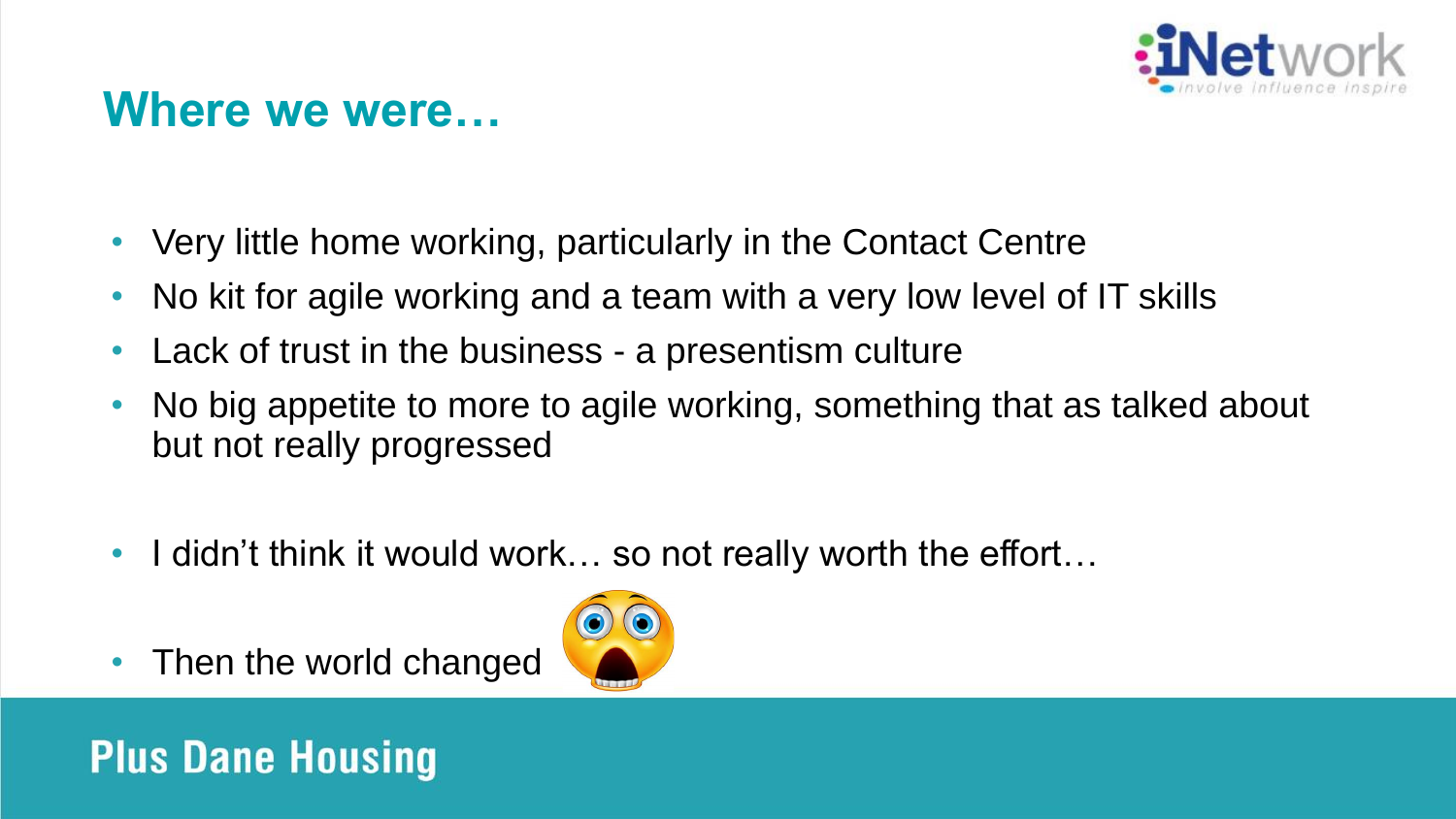

## **The first 6 months or so…**

- Within 2 weeks whole team had kit in time for the national lockdown
- Wellbeing of staff top priority (daily wellbeing calls)
- Developed WFH hacks
- We got energy from the team strong team spirit and innovative approach
- Despite high sickness and even higher levels of stress there was no break in service **Covid was an Covid was an**

**opportunity/catalyst**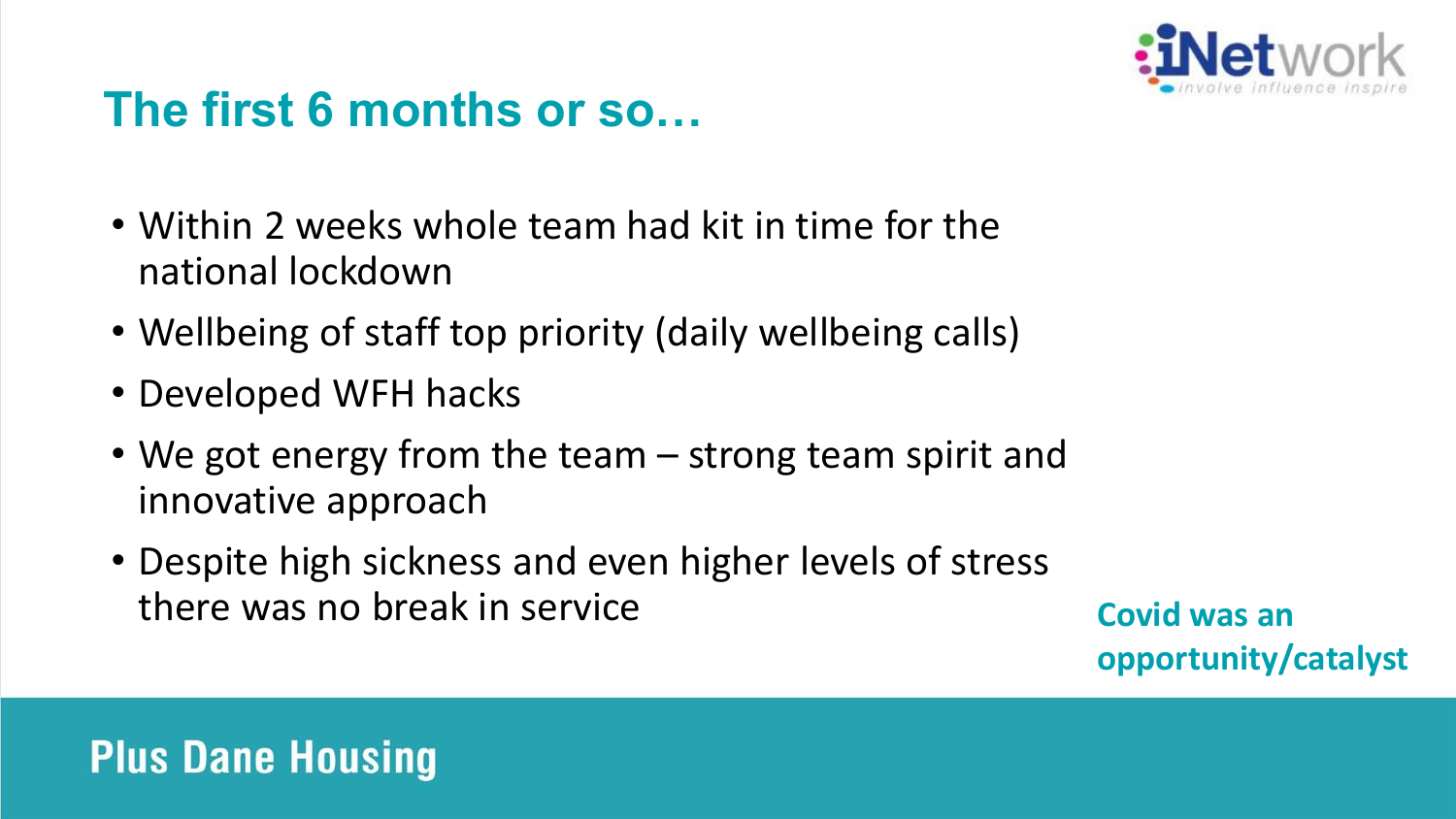

## **What worked and what didn't**

- Using new tools for communication, our world opened up!
- New found IT skills for everyone
- Support on WFH "the home commute"
- We weren't all physically together and this leveled the playing field
- Strong morale and support within the team
- Reliance on internet and factors beyond our control (we didn't know the future)
- Some inconsistency within the business on processes
- Although team became stronger, more siloed working across the organisation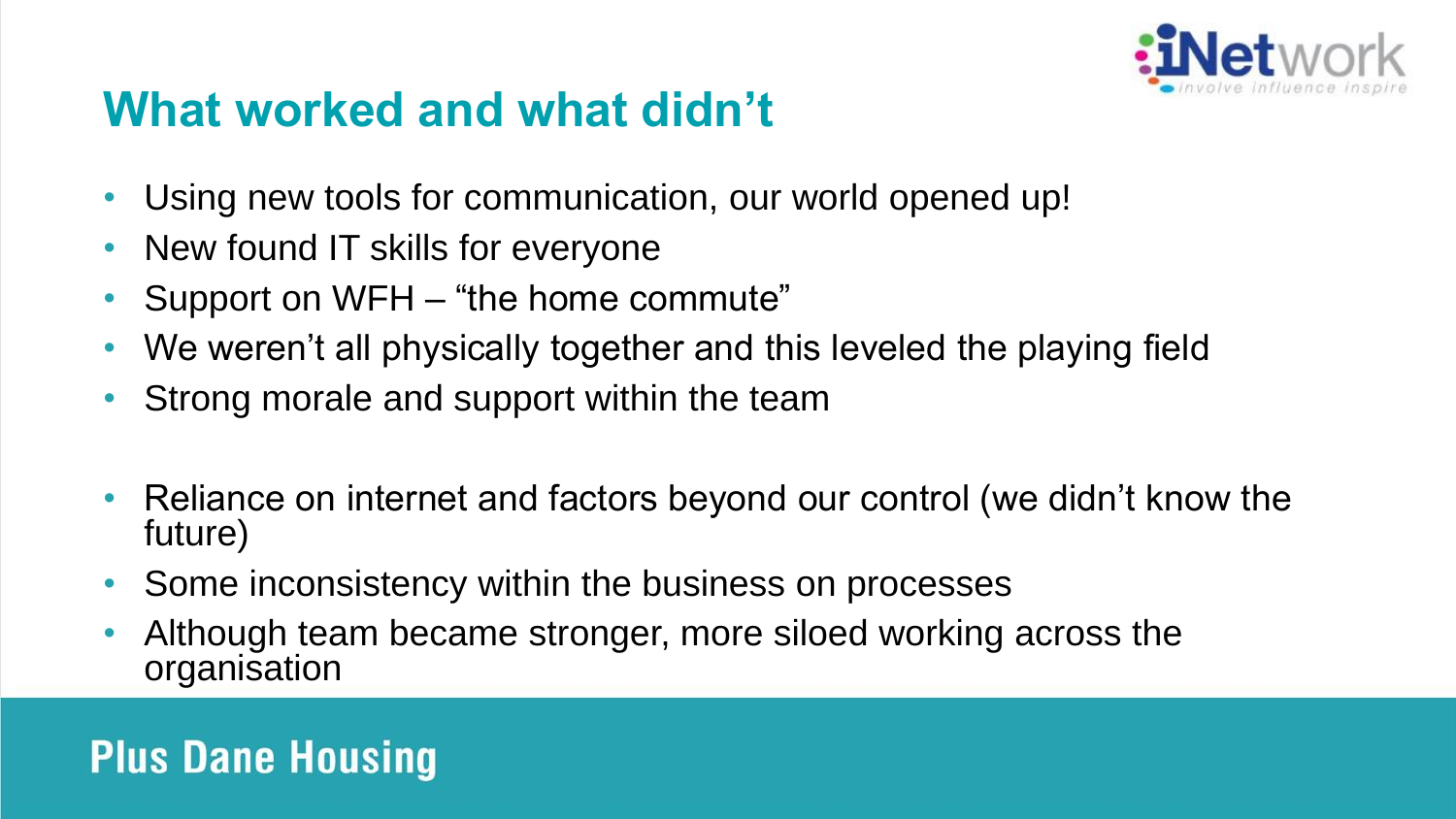

## **Our principles…**

- Flexibility in its broadest sense will be supported
- Business needs will always take priority
- Wellbeing and self-discipline will be considered
- To support "working together", colleagues will commit to attending physical meetings if requested
- Making the most of our technology to benefit colleagues (colleagues must follow simple etiquette around its use)

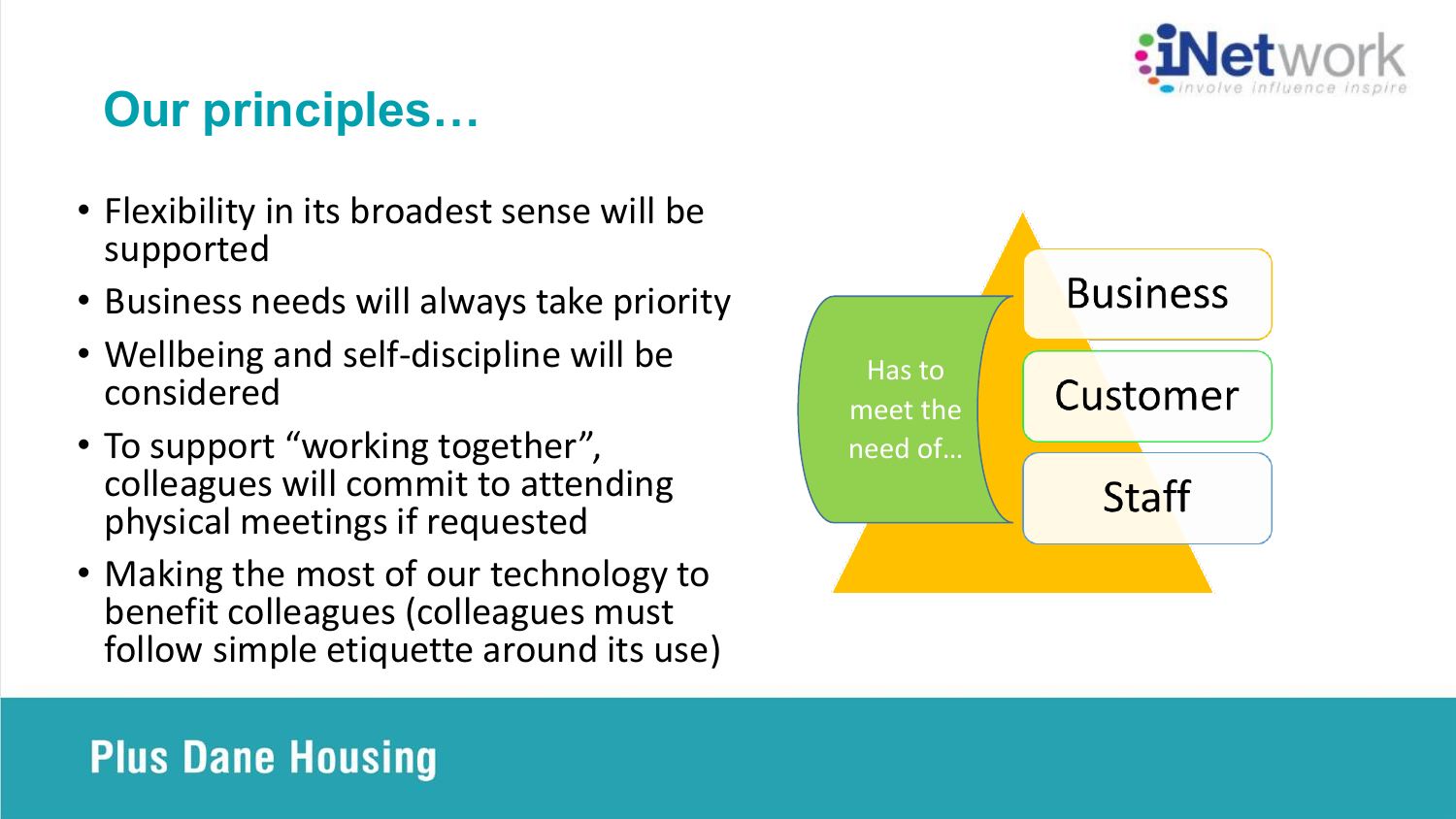

## **It's not one size fits all… you have to find your own way**

- We listened to the team, constantly reviewing and feedback what was working
- Accepted the need to be adaptable
- Recognise people's needs and business culture we ask:
	- Time: when are services available and when do people work?
	- Location: where do services need to be provided and where can people work from to provide them?
	- Role: what activities do people carry out and what responsibilities do they have?

Do what is right for your organisation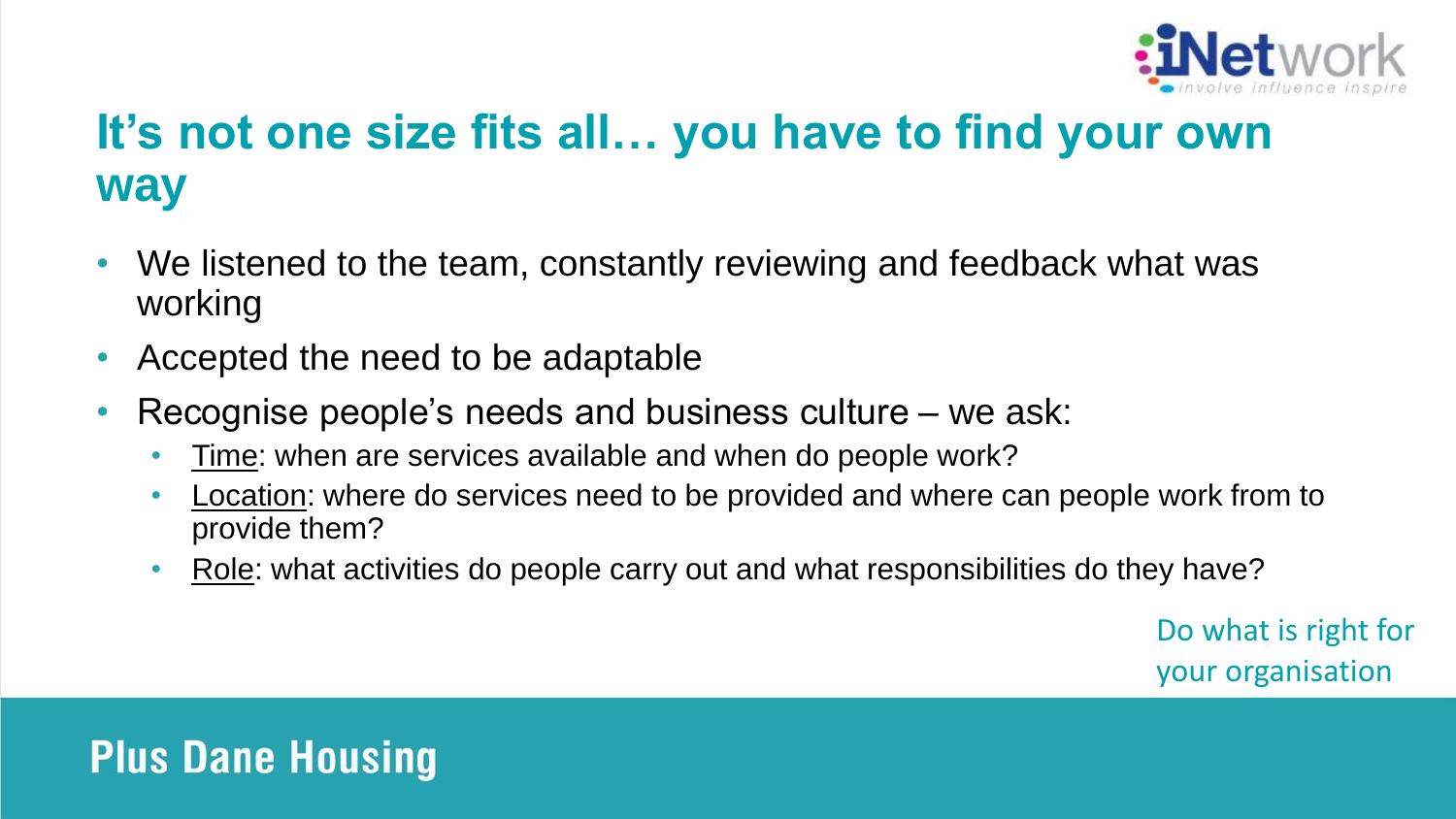

## So what's next…

- Constant review of our approach, it's harder now we have choice
- Staff welling front and centre (highlighted in a recent survey)
- Recognise the needs of customers and colleagues
- Invest in the right tools for colleagues and customers
- Accommodation review and hotdesking in place
- Appointment only for receptions
- Blend of face to face and virtual meetings
- Additional training for line managers
- Continue to be flexible and innovative

Communicate, communicate, communicate - it's a balancing act